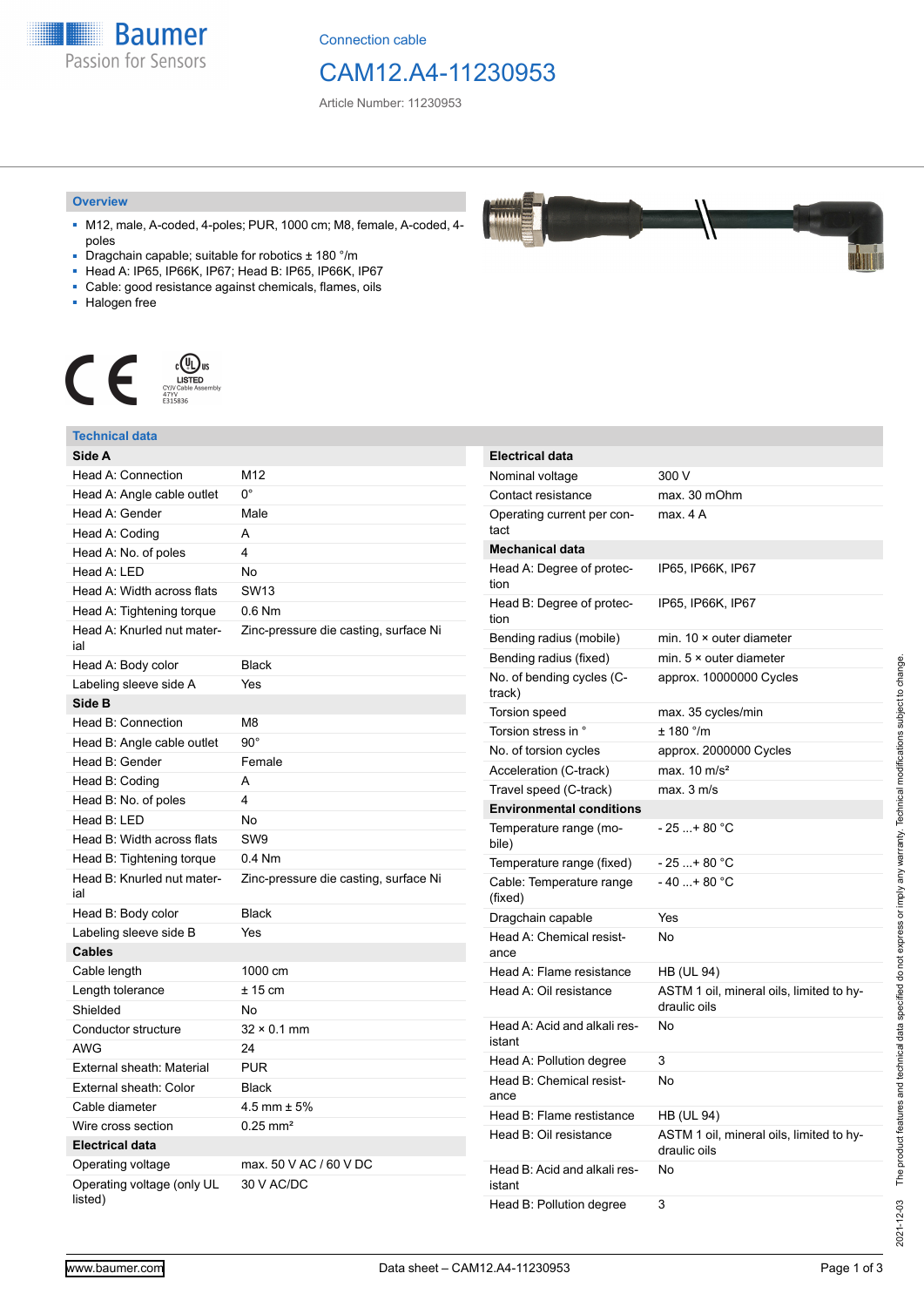

Connection cable

## CAM12.A4-11230953

Article Number: 11230953

#### **Technical data**

**Technical drawing**

**Side A**

#### **Environmental conditions**

Cable: Chemical resistance Good (DIN EN 60811-404)

Cable: Flame resistance Conform UL 1581 §1090 (H); CSA FT2; IEC 60332-2-2

#### **Environmental conditions**

| Cable: Oil resistance |  |
|-----------------------|--|
| Cable: Silicone-free  |  |

Good (DIN EN 60811-404) Yes

### **Side B**

#### **Technical drawing**





### **Coding**